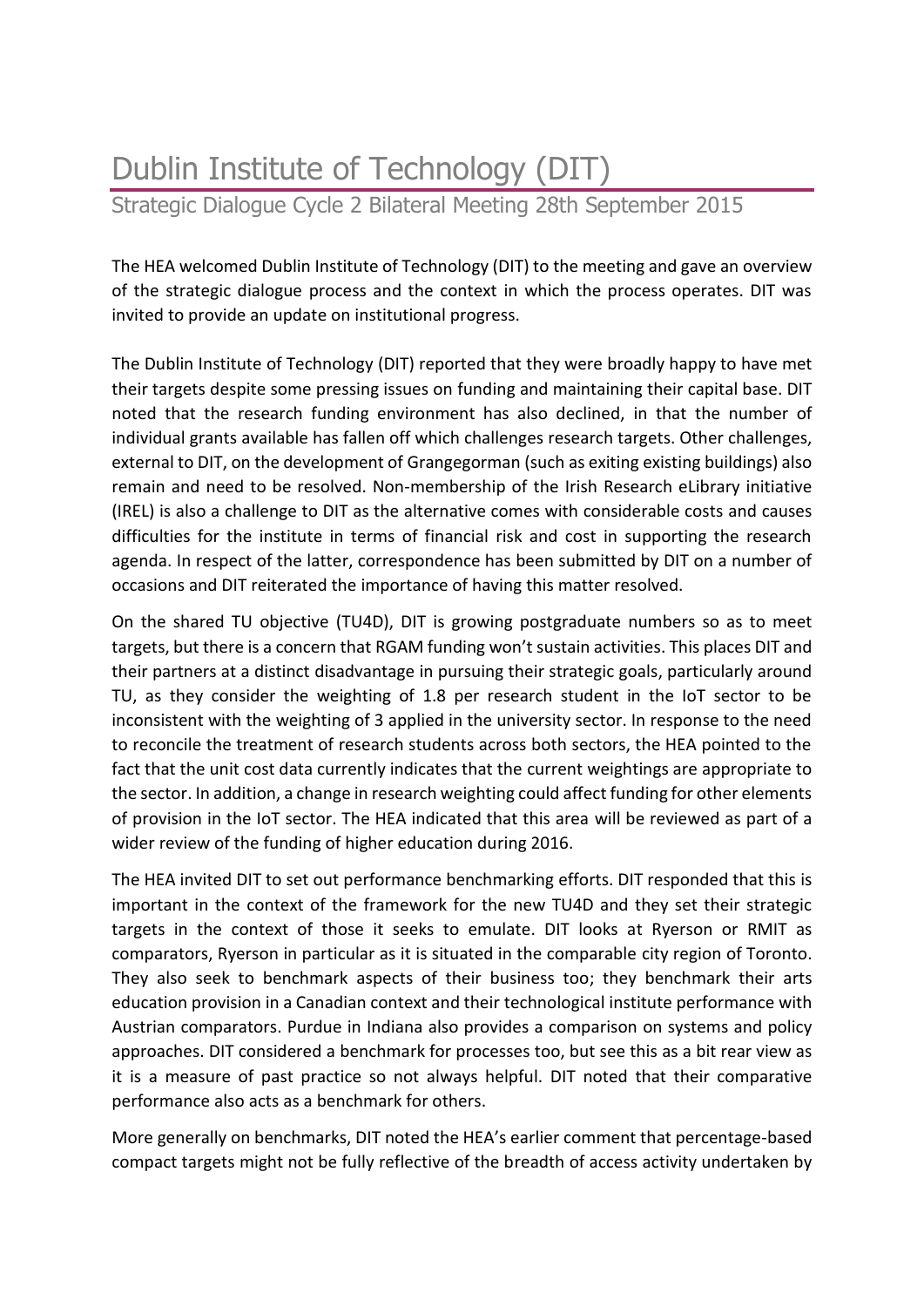the institution, particularly targeting socio-economic target groups. They discussed the qualitative aspects of DIT's work and advised that the targets are reflective of objectives featured in the National Access Plan and future targets will be developed in the context of the National Strategy.

More generally and arising out of TU4D process, DIT has held in-depth conversations with their partners and every appointment now comes with a manpower plan to contextualise the appointment within the emergent TU4D as a benchmarking requirement.

The HEA noted challenges on meeting postgraduate research enrolment and research funding targets. DIT provided an overview of their Research Action Plan (RAP). DIT again noted the RGAM weighting for PhDs as a challenge to their delivery of research student numbers. While they are expanding their doctoral programme, seeking a significant increase in numbers will be challenging in that context. Constraints exist in accessing appropriate funding from IRC and SFI. While the RGAM model works well in some cases it doesn't favour all institutions equally. DIT continues to look for opportunities nationally and internationally, seeking to leverage existing research income to grow new initiatives, but as an institution they feel they are disadvantaged. DIT has come from PRTLI funded environment and have seen end to IOT funding so again are challenged in achieving targets. The sources of funding that were there at start of the strategic plan are now gone.

More generally, the funding environment is imbalanced in DIT's view as weightings are not advantageous to their model where 60% of provision is in SET areas (the suggestion is that some SET areas don't attract an appropriate RGAM weighting). Increasing student numbers, reducing allocations for administration and enhanced research activities have created an increase in teaching load too. The knock-on effect is less time for preparation and submission of research funding applications. For some key staff, with heavy teaching loads, this mismatch is a real problem. Overall though, the real challenge is that there is less available to compete for. DIT emphasised the need for an appropriate funding model in the context of TU4D, supporting the differentiated mission of a technological university.

On internationalisation, in particular the strategic coherence and risk management, DIT notes carefully managed relationships, such as with Saudi Arabia and Brazil. This is a beneficial arrangement as there is a diversified student cohort and DIT continue to manage the individual and combined risks. DIT has also standardised their approach to internationalisation. The change is a move away from broad recruitment towards targeted growth in numbers from specific countries. This targeting is allied to a reorientation of the international office to support students on arrival. This strategy is based on identifying and working with specialist partnership bodies. More broadly, DIT wants to internationalise their curriculum but that will be a huge challenge so they have an internationalisation group looking at all aspects of this change. A working group is charged with this strategic move from broad actions to real progress. DIT has increased numbers through that approach and have 800 or so international students now. DIT is also trying to balance their Erasmus activities too, they have a significant emphasis on this and want to achieve a more favourable equilibrium between incoming and outgoing participants.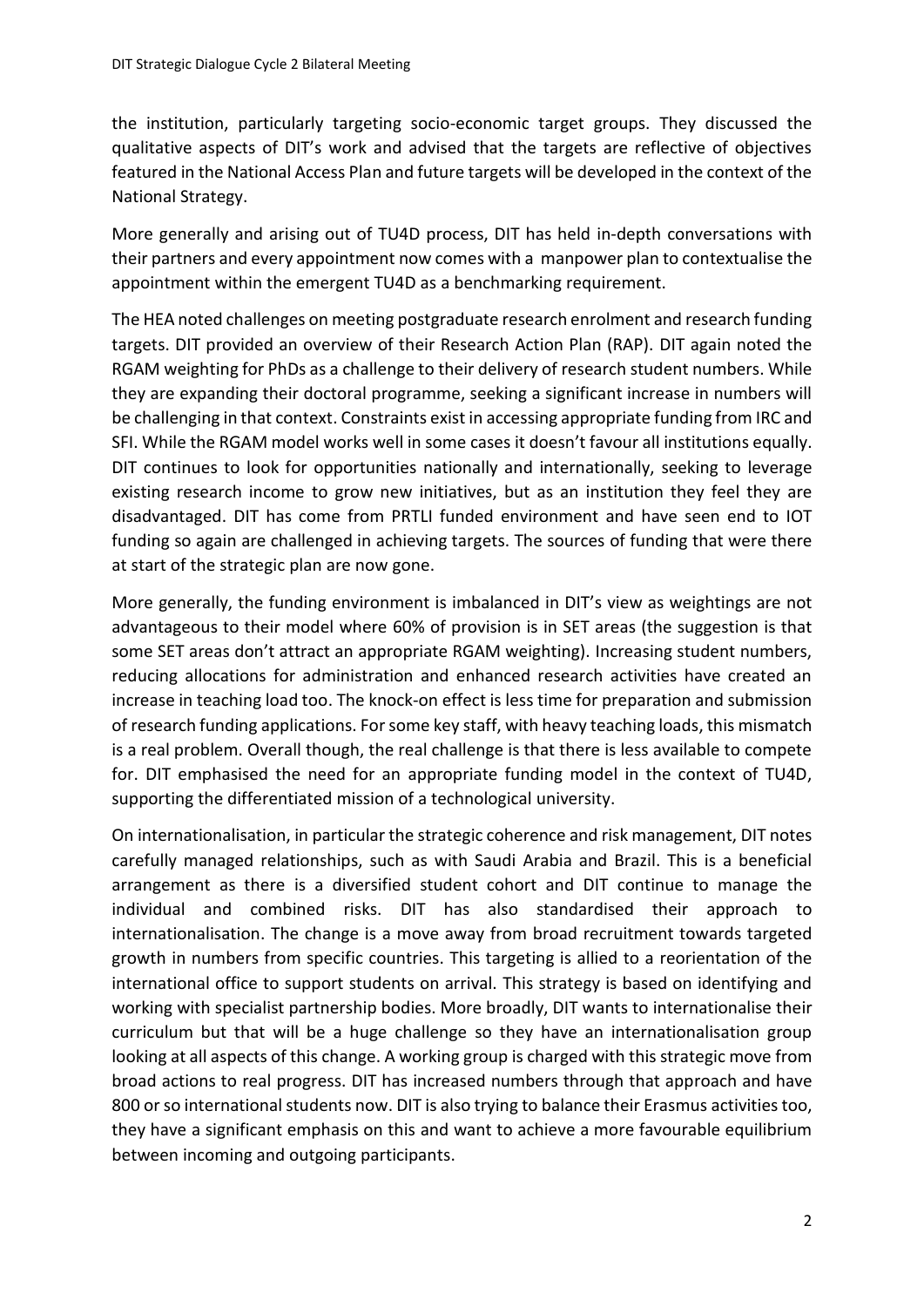It was noted that DIT currently have set one institutional objective in the internationalisation domain. While the institute could be more ambitious in setting objectives under future rounds, it was accepted that the compact, as it stood, had been agreed and should be assessed on the basis of same.

On institutional consolidation, DIT provided an update regarding one missing target relating to institutional consolidation (structural and process change phases, section 7). It was agreed that the remainder of the institutional consolidation discussion should be held over to the second part of the meeting which would be joined by ITB and IT Tallaght.

The closing discussion was around stretch goals and targets. DIT agreed that while they were making significant and rapid progress towards their compact goals and might meet some of these sooner than anticipated it was still early stage and they had enough challenges elsewhere in the compact. On PhD numbers for example, they had arrested the decline in numbers and were back on a growth curve, this had taken some effort. Aligning the challenges of TU4D and curricular reform was another example, this would take significant efforts. Finally, on GradCam, DIT noted that they were committed to it and while they still see it as vibrant and worth progressing and have some serious research practitioners engaged with it, there is a lot happening with the partners that makes progress challenging.

# The second session was jointly held with representatives from DIT, ITB and IT Tallaght all present.

On institutional consolidation, the HEIs noted that they have a steering group which meets regularly and also have operational groups progressing the TU agenda across the three institutions. The next logical step will be the full merger but this can't proceed until the appropriate legislation is in place. Their TU readiness is also dependent on the actual content of the legislation. They can meet the hard criteria as currently established and other than minor issues such as aligning accounting financial years, and other systems and data, the timeline from TU act and merger to application is about 6 months with everything in place within a year. All the common parts are in place and it can happen rapidly once the legislative environment is worked out.

Of the risks envisaged, the research student number criteria is the only possible hold on the application. Other aspects, such as acting as one, the alliance, are fine, and all are agreed that the merger comes next. A full 'virtual merger' is only slightly held up by legal conditions pertaining to some staff, and in that respect it is currently a coalition of the willing. However, this only goes so far and gaining the ability for the institutions to do things as one, in the absence of legislation, remains the practical challenge.

Other parts are certainly moving well though. The graduate research school is one example of good practice in place and operating as one across all three. Everything there is currently adopted across all three institutions and that the way to progress.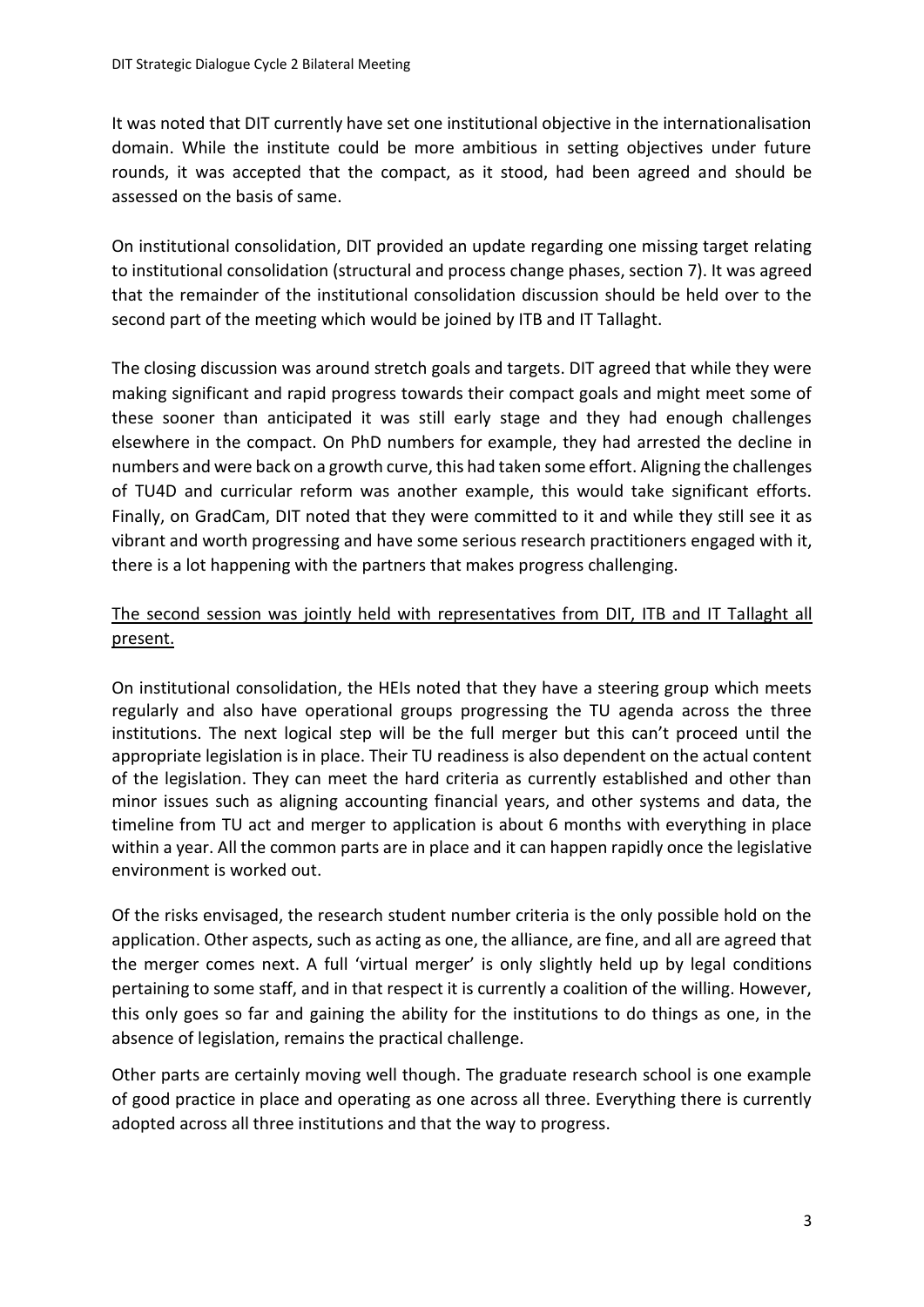The partners are also getting towards a common HR approach, there is an agreement at senior levels (SL3 up) that all posts will come through the steering group. There remains a reserve power of appointment at governing body though, so there has to be a reliance and trust from the governance point of view. Again that is in place but will need underpinning legislation to progress.

The likely reality will be a proto structure at first and once the formal merger happens there will be a move to the new structure over time, the three existing structures melding into one. There will be a distributed leadership, with heads of school at different campuses and overall, their TU objective is that they are going to operate three full service campuses and have appropriate online delivery underpinning this. Where there is overlap they will look to organise in an integrated fashion (and retain expertise where it lies, such as horticulture in ITB, Architecture in DIT). The participants have therefore agreed a unitary approach, there is a bottom up organisation and design, all managers and academic have come together to progress the agenda. At present the structure looks like about 35 schools, but they may like to streamline this a bit in time (perhaps down to 25). DIT moved from six colleges to four in the past, so there is experience of such an exercise. They have all managed growth in senior staff positions in preparation for this to date.

Beyond this structural work, there is a two year lead to CAO and indeed students in the system now who will be there for the next four years and will need to be looked after carefully. There is also an informal side to the merger and there are working groups in place progressing these ideas. There isn't any day where there isn't some group or other moving various aspects of the project forward.

In the HR environment the safe space initiative has, with help from the LRC, put in place various groups to progress these issues. These groups (two union, two management) look at challenges and this has been a useful engagement. It is in a TUI/IOT environment and so there are understandable concerns but it is still progressing (such as on defining 'an appropriate academic culture for a technological university environment').

Of course there is a challenge for all management to bring staff with them and in doing this they need support or statements from HEA and others to promote this. TU status is and has to be the target for them all, that's the reward. This needs more than words too though as it is a huge policy shift for Ireland and the State needs to be seen to support the endeavour. This is a big project, perhaps one of the biggest education projects in Europe and it needs time management, more modern HR practices and all that requires practical supports and advocacy. So the State needs to not just invest but invest properly. For example, in the absence of legislation the partners are using the cluster as a vehicle to progress matters, but there is a risk that any suggestion that a merger would not be required (as in a policy change) would be seriously damaging to all efforts.

On access, teaching and learning, there is an expectation of common strength and currently the only limitation is one of resources. DIT, for example, has always had strong tradition in this space, such as Ballymun Music with Pobal support but there is a significant funding gap there now. The partners are looking at how they continue to implement this agenda and how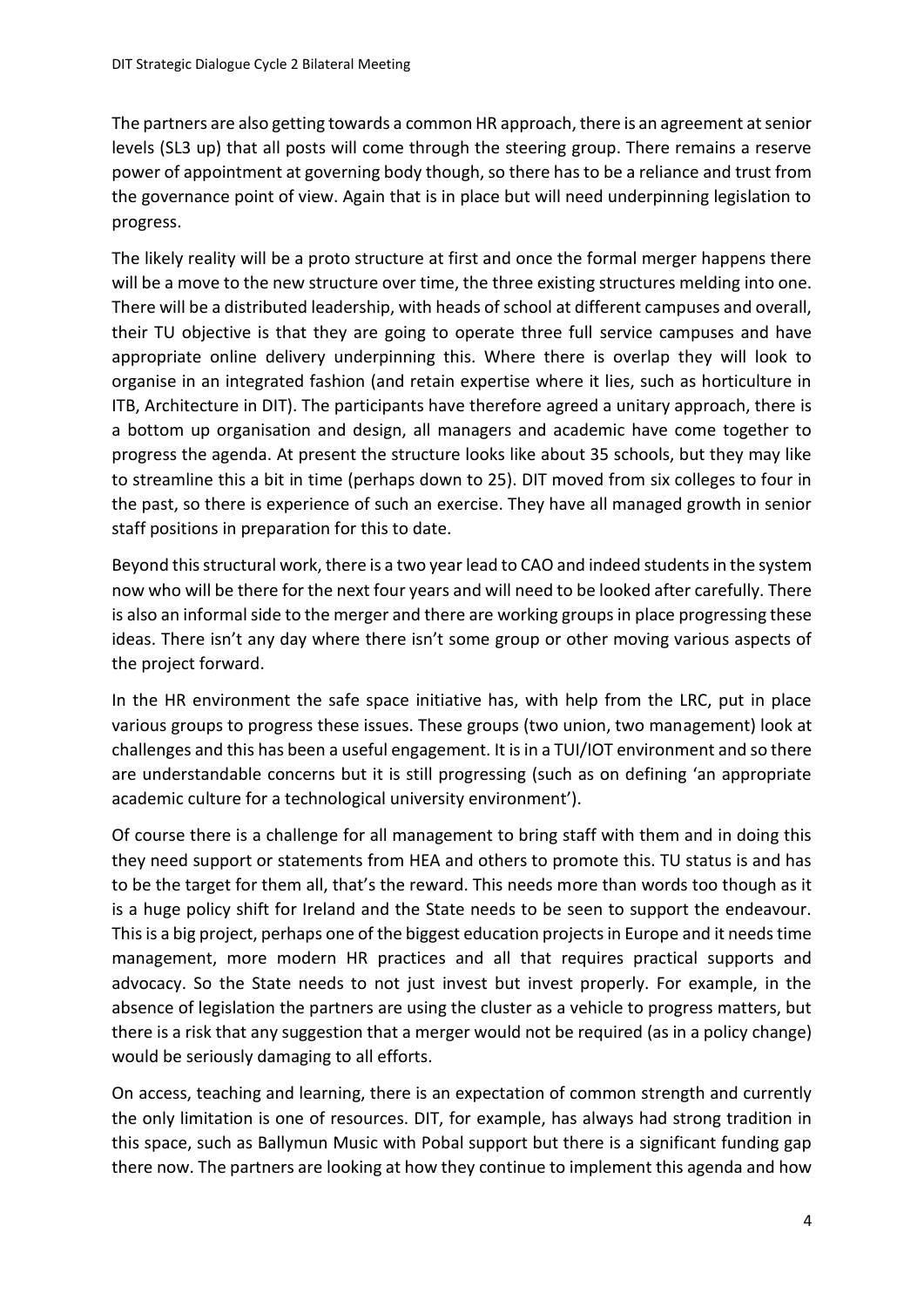they resource it at the various institutional working groups. As TU4D they intend to maintain what they have and are committed to offering a full range of services to all learners. They consider universal design in all programmes (pace and place) and want their access agenda at the heart of that too.

One advantage of the TU4D is that they traditionally have an interest in this area. But the State needs to have an understanding that there is a cost attached to this if it is to be done properly. All three, at their core see access as changing people's lives, but the levels of support they can provide is a challenge (such as through provision of childcare, for example).

On the Transitions Agenda, this can be seen to limit students' choices when they are making career choices. There is a market that is less concerned about entry points but more concerned about addressing skills need. There is also an undercurrent around the genuine recognition of parity of esteem for practice-led education.

On research and innovation the approach is shared jointly across all three. The targets are disaggregated but all work up to meet TU objectives for TU4D. In that way each institution has a contribution to make, different in places, but all part of the whole.

There have identified four research pillars too and all contribute to these. For example Blanchardstown would have been traditionally strong on applied science but might not have had the scale required. Now they have that through the emerging TU4D.

The partners had some final comments on the language in the draft reflections reports, noting that the process and compact needs to be seen to be progressing matters from a TU4D perspective. This messaging is important as described above earlier and so the case for investment as made in the self-evaluation report needs to be formally made too.

Finally, the partners reiterated the importance of State support for the development of TUs to help to deliver on this large and challenging endeavour and with that comes a requirement for adequate investment.